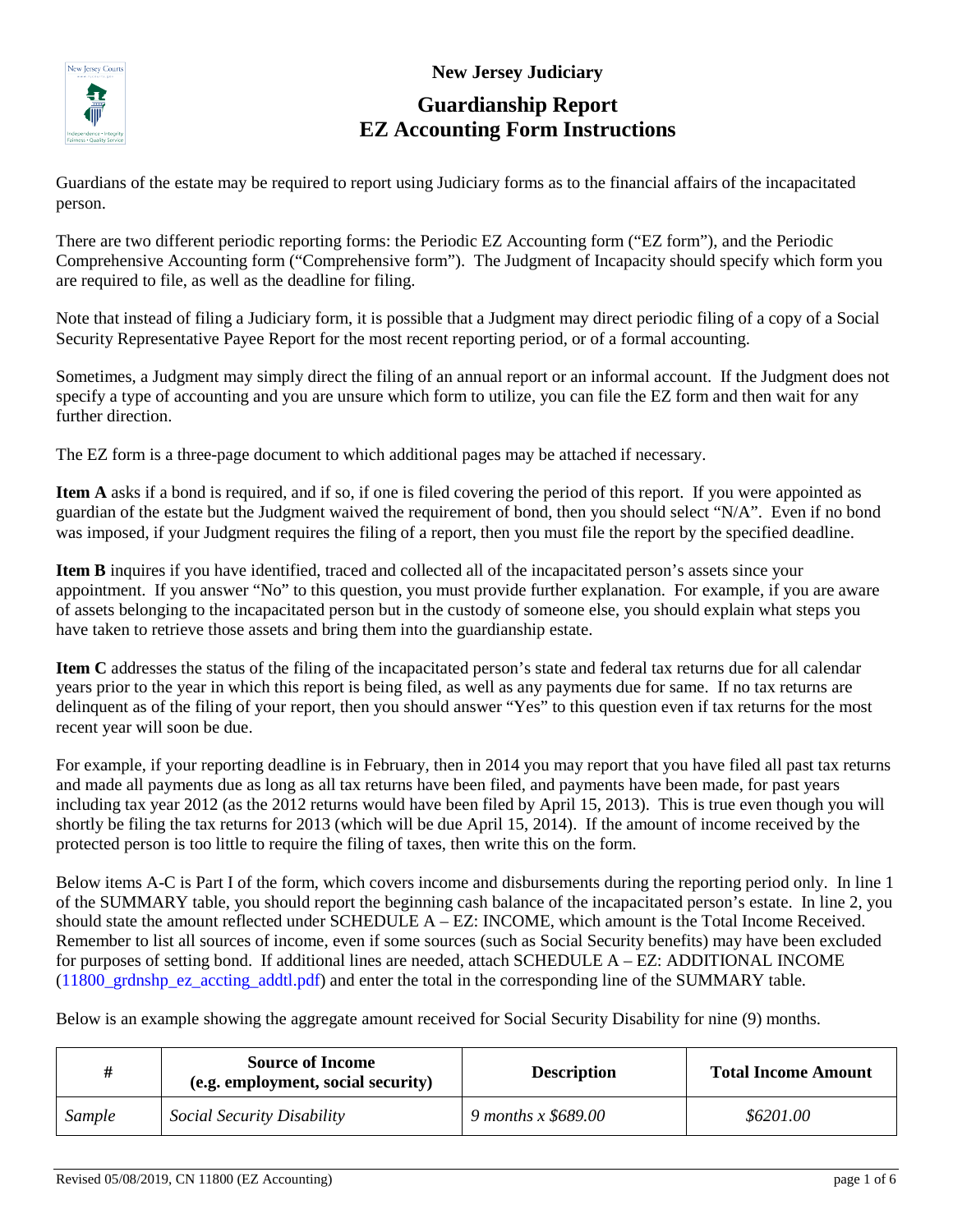If you are required to report annually, then income will generally cover twelve (12) months. You may wish to add a brief explanation if certain income is received for a shorter period of time (i.e., the incapacitated person participates through school in a structured work program for ten (10) months of the year, earning a stipend of \$100/month for that 10-month period, for a total of \$1000/year, but the protected person has no earned income during the other two (2) months of the year).

In line 3 of the SUMMARY table, you should state the total amount reflected under Schedule B-EZ: DISBURSEMENTS. This schedule lists the payments made from the guardianship estate for the reporting period. If additional lines are needed, attach SCHEDULE B – EZ: ADDITIONAL DISBURSEMENTS (11800 grdnshp ez accting addtl.pdf) and enter the total in the corresponding line of the SUMMARY table. Some disbursements, like food and utilities, are for regular, recurring expenses. If food is purchased solely for the protected person, then the amount spent will likely vary from month to month. In this situation, the category of disbursements should be reported on a monthly basis. The following is sufficient:

| # | Category                   | <b>Payment Date/Period</b> | <b>Pavee</b>         | <b>Amount Spent</b> |
|---|----------------------------|----------------------------|----------------------|---------------------|
|   | Monthly Grocery - January  | January 2014               | <b>ACME/Shoprite</b> | \$293.77            |
|   | Monthly Grocery - February | February 2014              | Shoprite             | \$301.23            |
|   | Monthly Grocery - March    | March 2014                 | <b>ACME</b>          | \$256.85            |

If the incapacitated person resides with the guardian(s) as part of a family unit, then it is permissible for a set amount of the protected person's funds to be utilized each month to cover his or her share of food purchases. In this case, for SCHEDULE B-EZ, you may report as follows:

| Category            | <b>Payment Date/Period</b> | <b>Pavee</b>         | <b>Amount Spent</b>                 |
|---------------------|----------------------------|----------------------|-------------------------------------|
| Grocery (12 months) | January-December 2014      | <b>ACME/Shoprite</b> | \$2,700<br>$(12 \times $225/month)$ |

Other recurring monthly expenses, like a cell phone or cable plan, can also be reported in this manner.

| Category                                     | <b>Payment Date/Period</b> | <b>Pavee</b> | <b>Amount Spent</b>                    |
|----------------------------------------------|----------------------------|--------------|----------------------------------------|
| Jitterbug Plus<br>(cell phone basic plan 29) | January-December 2014      | Sprint       | \$359.88<br>$(12 \times $29.99/month)$ |

Some disbursements will reflect occasional purchases, such as new clothes at the beginning of a season or for special events. For these items, all fields of the SCHEDULE B-EZ: DISBURSEMENTS should be completed, as follows:

| # | <b>Category</b>                               | <b>Payment Date/Period</b> | <b>Pavee</b>   | <b>Amount Spent</b> |
|---|-----------------------------------------------|----------------------------|----------------|---------------------|
|   | Clothing (winter coat, gloves, snow<br>boots) | January 2, 2014            | Kohl's         | \$304.88            |
|   | Clothing (sister's wedding)                   | April 2, 2014              | David's Bridal | \$126.14            |

Keep in mind that reports are reviewed through the New Jersey Guardianship Monitoring Program. While the forms are designed for simplicity and ease of use, if the entries are unclear or raise questions in the minds of reviewers, then you may be asked to provide further explanation or substantiation.

Part II of the form covers the assets of the incapacitated person. As guardian, you must report to the court regarding not only income but also any assets owned by the incapacitated person, such as a house, car, or stocks. This is required even if the assets are restricted, meaning that you cannot sell or encumber them without court approval. In completing Part II of the EZ form, review the inventory or prior report(s) to make sure that you cover all assets previously disclosed to the court.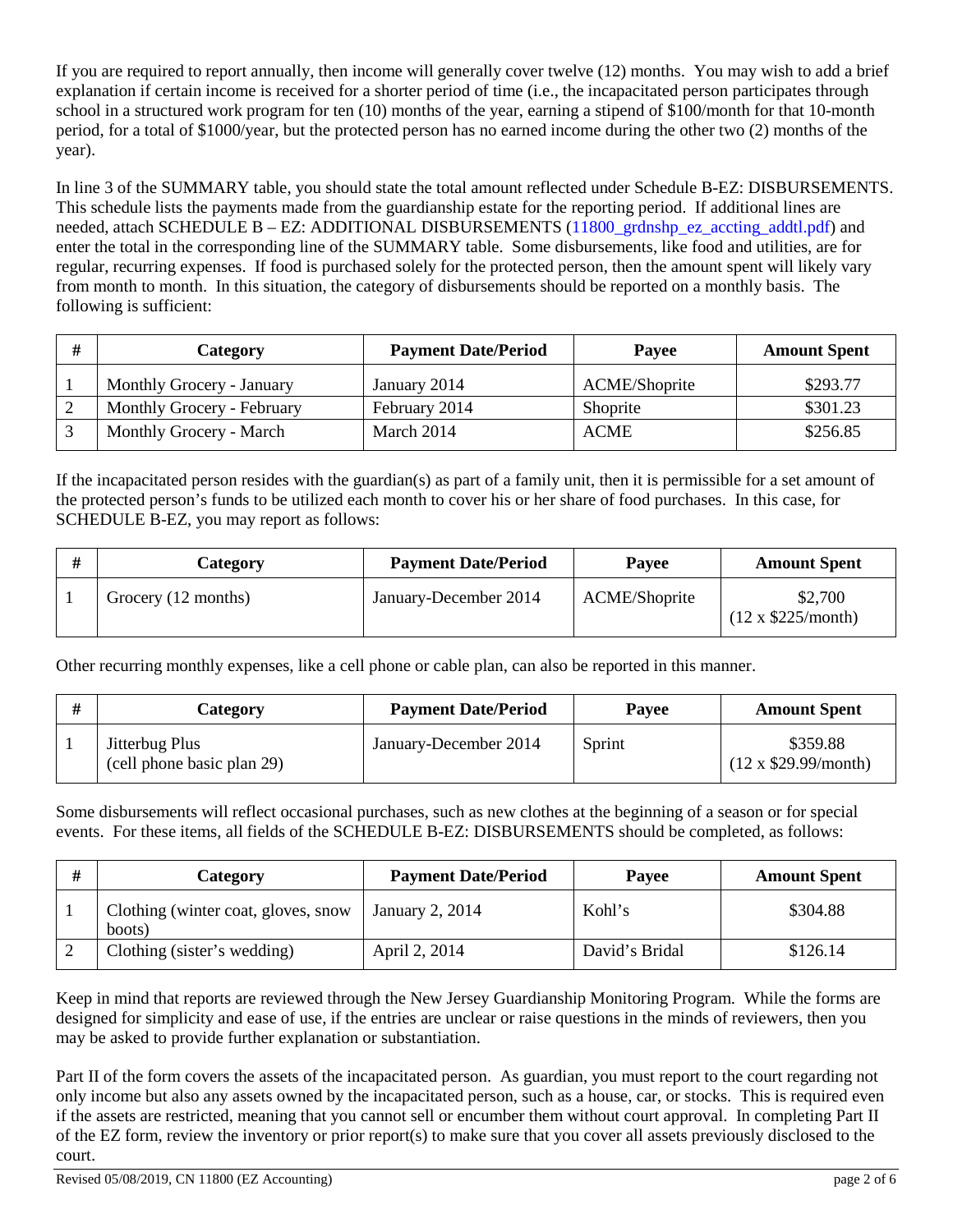| If the incapacitated person has no property within a particular schedule, then select "N/A" (not applicable). For example,<br>if the protected person does not own a house or other real property, then complete Schedule A as follows:                                                                                                                                                          |  |  |  |  |
|--------------------------------------------------------------------------------------------------------------------------------------------------------------------------------------------------------------------------------------------------------------------------------------------------------------------------------------------------------------------------------------------------|--|--|--|--|
| <b>Schedule A</b> – Real Property<br>$\boxtimes$ N/A<br>Has the ownership of the property changed since the inventory or last report?<br>Yes<br>No                                                                                                                                                                                                                                               |  |  |  |  |
| If yes, list the property and the disposition of same:                                                                                                                                                                                                                                                                                                                                           |  |  |  |  |
| If the incapacitated person continues to own property and nothing has changed since the inventory or prior report, select<br>"No" as follows:                                                                                                                                                                                                                                                    |  |  |  |  |
| <b>Schedule A</b> – Real Property<br>N/A<br>Has the ownership of the property changed since the inventory or last report?<br>Yes                                                                                                                                                                                                                                                                 |  |  |  |  |
| If yes, list the property and the disposition of same:                                                                                                                                                                                                                                                                                                                                           |  |  |  |  |
| If ownership of the property has changed, then select "Yes" and explain. For example, if the inventory reflects that the<br>incapacitated person owned a house and that house has been sold, the report would be completed in this manner:<br><b>Schedule A</b> – Real Property<br>Has the ownership of the property changed since the inventory or last report?<br>N/A<br>N <sub>0</sub><br>Yes |  |  |  |  |

| If yes, list the property and the disposition of same:            | House at 123 Apple Street sold on 3/15/16 for \$110,000. |
|-------------------------------------------------------------------|----------------------------------------------------------|
| Proceeds deposited into guardianship checking account (# - 9876). |                                                          |

Respond as to all categories – Schedules A through  $E - by$  indicating if the incapacitated person has any property, and if so, if the ownership of the property has changed since the inventory or prior report. An explanation is required only if you are reporting that ownership of property has changed. Otherwise, leave the far-right column blank.

The information provided in Part II (Assets) is separate and apart from the income and disbursements covered in Part I. Do not change the figures in Part I or in the Summary based upon the information reported in Part II.

After Part II, you are asked to identify any assistance required from the court or a community agency. Please be as specific as possible in describing any help that you need on behalf of the incapacitated person.

Following Part II is an optional section for you to share with the court any other information about the incapacitated person and/or the guardianship.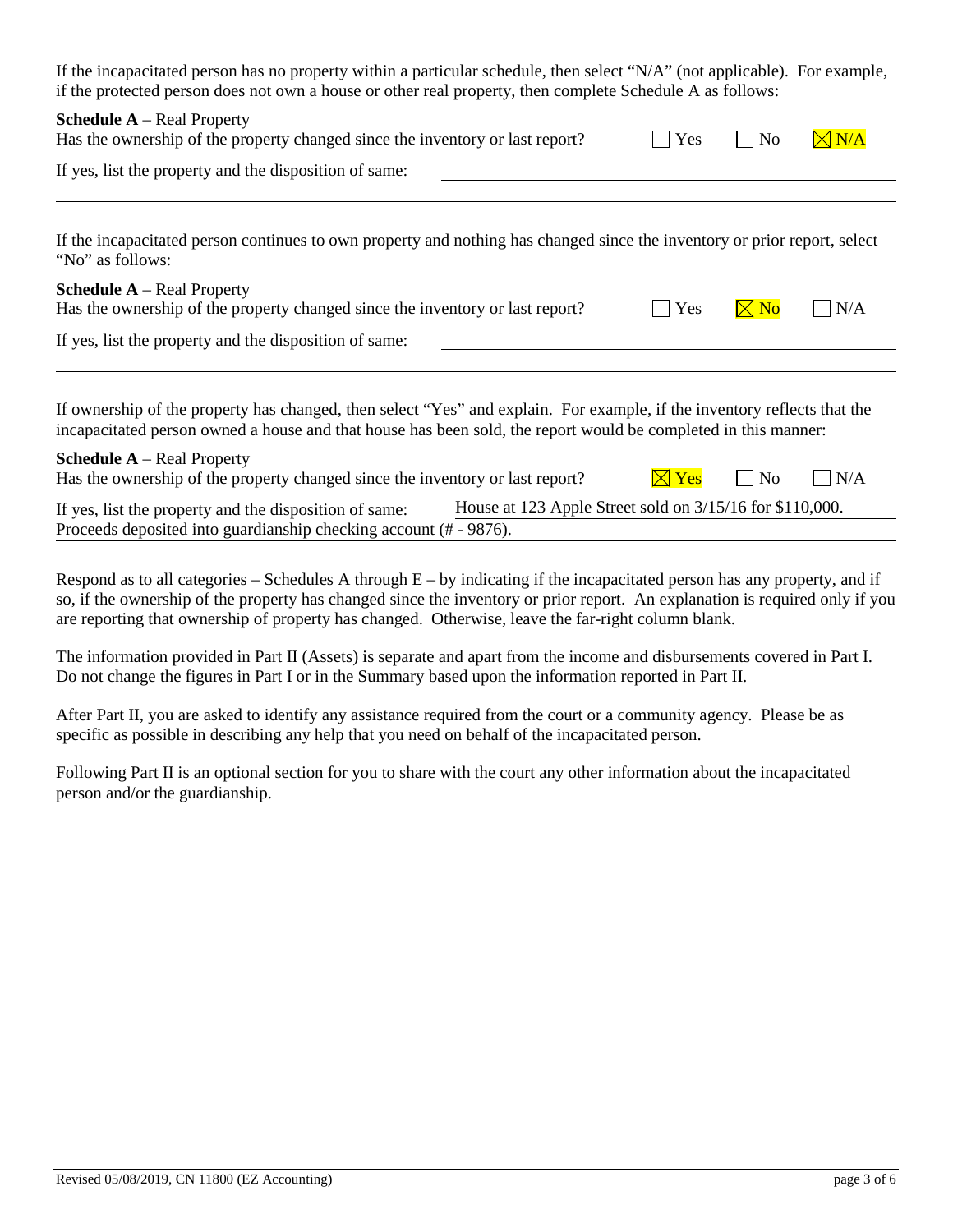|                                                                               |                                                                                                                                                                                                                                                                                                                                                                                                                                                                                                                                                                                         |                                                                                                                                                                              | Print                |                                      | Clear     |  |
|-------------------------------------------------------------------------------|-----------------------------------------------------------------------------------------------------------------------------------------------------------------------------------------------------------------------------------------------------------------------------------------------------------------------------------------------------------------------------------------------------------------------------------------------------------------------------------------------------------------------------------------------------------------------------------------|------------------------------------------------------------------------------------------------------------------------------------------------------------------------------|----------------------|--------------------------------------|-----------|--|
|                                                                               | New Jersey Courts                                                                                                                                                                                                                                                                                                                                                                                                                                                                                                                                                                       | <b>New Jersey Judiciary</b>                                                                                                                                                  |                      |                                      |           |  |
|                                                                               | <b>Guardianship Report</b><br><b>EZ Accounting Form</b>                                                                                                                                                                                                                                                                                                                                                                                                                                                                                                                                 |                                                                                                                                                                              |                      |                                      |           |  |
|                                                                               | Notice to Interested Parties: Interested parties should act to protect the welfare and/or finances of an adult incapacitated<br>person under legal guardianship. Within the time and in the manner provided by law, interested parties may file a motion<br>to object to actions taken by the guardian or to seek review of the guardianship. Although some guardianship reports are<br>subject to review by authorized Judiciary and/or Surrogate personnel, interested parties remain responsible for requesting<br>court review as to any misstatements or misconduct by a guardian. |                                                                                                                                                                              |                      |                                      |           |  |
|                                                                               |                                                                                                                                                                                                                                                                                                                                                                                                                                                                                                                                                                                         | If you are Guardian of the Estate, Complete the Following Questions                                                                                                          |                      |                                      |           |  |
|                                                                               | Guardian's Name: University of the Contract of the Contract of the Contract of the Contract of the Contract of the Contract of the Contract of the Contract of the Contract of the Contract of the Contract of the Contract of                                                                                                                                                                                                                                                                                                                                                          |                                                                                                                                                                              | Docket Number:       |                                      |           |  |
|                                                                               |                                                                                                                                                                                                                                                                                                                                                                                                                                                                                                                                                                                         |                                                                                                                                                                              |                      |                                      |           |  |
|                                                                               | A. If a bond is required, is one filed that covers this period?                                                                                                                                                                                                                                                                                                                                                                                                                                                                                                                         |                                                                                                                                                                              | $\vert$ Yes          | $\vert$ No                           | NA        |  |
|                                                                               | since your appointment? If No, please explain.                                                                                                                                                                                                                                                                                                                                                                                                                                                                                                                                          | B. Have you identified, traced and collected all of the incapacitated person's assets                                                                                        | $\Box$ Yes           | $\Box$ No                            | NA        |  |
|                                                                               |                                                                                                                                                                                                                                                                                                                                                                                                                                                                                                                                                                                         |                                                                                                                                                                              |                      |                                      |           |  |
|                                                                               |                                                                                                                                                                                                                                                                                                                                                                                                                                                                                                                                                                                         | C. Have all of the incapacitated person's past and current state and federal tax returns<br>been prepared and filed and all tax payments made? If No or N/A, please explain. | $\Box$ Yes $\Box$ No |                                      | <b>NA</b> |  |
|                                                                               |                                                                                                                                                                                                                                                                                                                                                                                                                                                                                                                                                                                         |                                                                                                                                                                              |                      |                                      |           |  |
|                                                                               | <b>PART I. Income and Disbursements</b>                                                                                                                                                                                                                                                                                                                                                                                                                                                                                                                                                 |                                                                                                                                                                              |                      |                                      |           |  |
|                                                                               | <b>SUMMARY</b>                                                                                                                                                                                                                                                                                                                                                                                                                                                                                                                                                                          |                                                                                                                                                                              |                      |                                      |           |  |
|                                                                               | <b>Beginning Cash Balance</b>                                                                                                                                                                                                                                                                                                                                                                                                                                                                                                                                                           |                                                                                                                                                                              |                      |                                      |           |  |
| 2.                                                                            | <b>SCHEDULE A-EZ: Income</b>                                                                                                                                                                                                                                                                                                                                                                                                                                                                                                                                                            |                                                                                                                                                                              |                      |                                      |           |  |
|                                                                               | SCHEDULE A-EZ: Additional Income (if applicable)<br>$\bullet$                                                                                                                                                                                                                                                                                                                                                                                                                                                                                                                           |                                                                                                                                                                              |                      |                                      |           |  |
| 3.                                                                            | <b>SCHEDULE B-EZ: Disbursements</b>                                                                                                                                                                                                                                                                                                                                                                                                                                                                                                                                                     |                                                                                                                                                                              |                      |                                      |           |  |
|                                                                               | SCHEDULE B-EZ: Additional Disbursements (if applicable)<br>$\bullet$                                                                                                                                                                                                                                                                                                                                                                                                                                                                                                                    |                                                                                                                                                                              |                      |                                      |           |  |
| 4.                                                                            | Ending Cash Balance (Add lines $1 \& 2$ and subtract line 3)                                                                                                                                                                                                                                                                                                                                                                                                                                                                                                                            |                                                                                                                                                                              |                      |                                      |           |  |
| Schedule A --EZ: INCOME (Attach Schedule A --EZ: ADDITIONAL INCOME if needed) |                                                                                                                                                                                                                                                                                                                                                                                                                                                                                                                                                                                         |                                                                                                                                                                              |                      |                                      |           |  |
| #                                                                             | <b>Source of Income</b><br>(e.g. employment, social security)                                                                                                                                                                                                                                                                                                                                                                                                                                                                                                                           | <b>Description</b><br>(e.g. 12 months times \$ amount, or lump sum of \$<br>amount, etc.)                                                                                    |                      | <b>Total Income</b><br><b>Amount</b> |           |  |
| 1                                                                             |                                                                                                                                                                                                                                                                                                                                                                                                                                                                                                                                                                                         |                                                                                                                                                                              |                      |                                      |           |  |
| 2                                                                             |                                                                                                                                                                                                                                                                                                                                                                                                                                                                                                                                                                                         |                                                                                                                                                                              |                      |                                      |           |  |
| 3                                                                             |                                                                                                                                                                                                                                                                                                                                                                                                                                                                                                                                                                                         |                                                                                                                                                                              |                      |                                      |           |  |
| 4                                                                             |                                                                                                                                                                                                                                                                                                                                                                                                                                                                                                                                                                                         |                                                                                                                                                                              |                      |                                      |           |  |
| 5                                                                             |                                                                                                                                                                                                                                                                                                                                                                                                                                                                                                                                                                                         |                                                                                                                                                                              |                      |                                      |           |  |
| Total Income Received (Schedule A: Income)                                    |                                                                                                                                                                                                                                                                                                                                                                                                                                                                                                                                                                                         |                                                                                                                                                                              |                      |                                      |           |  |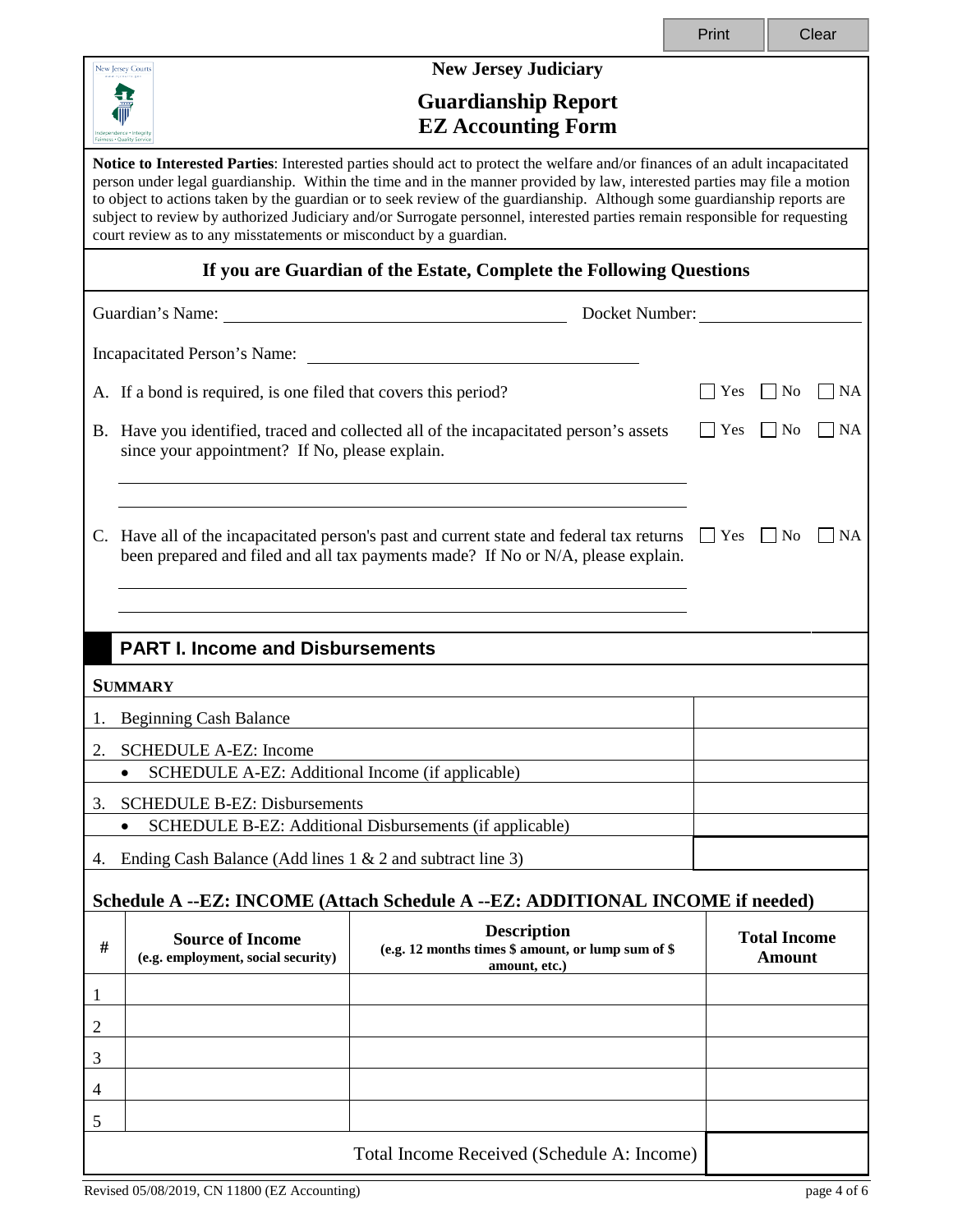|                | Schedule B - EZ: Disbursements (Attach Schedule B - EZ: Additional Disbursements if needed)                                                                                                                                                                                                                                                        |                            |                                                        |                                      |  |
|----------------|----------------------------------------------------------------------------------------------------------------------------------------------------------------------------------------------------------------------------------------------------------------------------------------------------------------------------------------------------|----------------------------|--------------------------------------------------------|--------------------------------------|--|
| $\#$           | Category                                                                                                                                                                                                                                                                                                                                           | <b>Payment Date/Period</b> | Payee                                                  | <b>Amount Spent</b>                  |  |
| $\mathbf{1}$   |                                                                                                                                                                                                                                                                                                                                                    |                            |                                                        |                                      |  |
| $\mathbf{2}$   |                                                                                                                                                                                                                                                                                                                                                    |                            |                                                        |                                      |  |
| 3              |                                                                                                                                                                                                                                                                                                                                                    |                            |                                                        |                                      |  |
| $\overline{4}$ |                                                                                                                                                                                                                                                                                                                                                    |                            |                                                        |                                      |  |
| $\mathfrak{S}$ |                                                                                                                                                                                                                                                                                                                                                    |                            |                                                        |                                      |  |
|                |                                                                                                                                                                                                                                                                                                                                                    |                            | Total All Disbursements (Schedule B-EZ: Disbursements) |                                      |  |
|                | <b>PART II. Assets</b>                                                                                                                                                                                                                                                                                                                             |                            |                                                        |                                      |  |
|                | List all assets in which the incapacitated person has an interest, including interests held in common or<br>jointly with other(s) and, if held jointly, describe the interest. State whether the ownership or title of<br>the property has changed since the last report to the court (prior EZ Accounting, Inventory, or<br>Affidavit of Assets). |                            |                                                        |                                      |  |
|                | <b>Schedule A</b> – Real Property                                                                                                                                                                                                                                                                                                                  |                            |                                                        |                                      |  |
|                | Has the ownership of the property changed since the inventory or last report?                                                                                                                                                                                                                                                                      |                            |                                                        | <b>NA</b><br>Yes<br>No               |  |
|                | If Yes, list the property and the disposition of same:                                                                                                                                                                                                                                                                                             |                            |                                                        |                                      |  |
|                | Schedule B - Stocks, Bonds, Mutual Funds, Securities and Investment Accounts                                                                                                                                                                                                                                                                       |                            |                                                        |                                      |  |
|                | Has the ownership of the property changed since the inventory or last report?                                                                                                                                                                                                                                                                      |                            |                                                        | <b>Yes</b><br>$\Box$ No<br>$\Box$ NA |  |
|                | If Yes, list the property and the disposition of same:                                                                                                                                                                                                                                                                                             |                            |                                                        |                                      |  |
|                |                                                                                                                                                                                                                                                                                                                                                    |                            |                                                        |                                      |  |
|                | <b>Schedule C</b> – Money on hand, checking and savings accounts and certificates of deposit in banks and                                                                                                                                                                                                                                          |                            |                                                        |                                      |  |
|                | notes or other indebtedness due the incapacitated person.<br>Has the ownership of the property changed since the inventory or last report?<br>Yes<br><b>NA</b><br>N <sub>0</sub>                                                                                                                                                                   |                            |                                                        |                                      |  |
|                | If Yes, list the property and the disposition of same:                                                                                                                                                                                                                                                                                             |                            |                                                        |                                      |  |
|                |                                                                                                                                                                                                                                                                                                                                                    |                            |                                                        |                                      |  |
|                | <b>Schedule D</b> – Pensions, retirement accounts (IRA's, $401(k)$ , annuities, profit sharing plans, etc.                                                                                                                                                                                                                                         |                            |                                                        |                                      |  |
|                | Has the ownership of the property changed since the inventory or last report?<br>$\Box$ Yes<br>$\Box$ No<br>$\Box$ NA                                                                                                                                                                                                                              |                            |                                                        |                                      |  |
|                | If Yes, list the property and the disposition of same:                                                                                                                                                                                                                                                                                             |                            |                                                        |                                      |  |
|                | <b>Schedule E</b> – Miscellaneous Personal Property – (tangible personal property, motor vehicles,<br>recreation vehicles, etc.).                                                                                                                                                                                                                  |                            |                                                        |                                      |  |
|                | Has the ownership of the property changed since the inventory or last report?                                                                                                                                                                                                                                                                      |                            |                                                        | Yes<br>$ $ No<br><b>NA</b>           |  |
|                | If Yes, list the property and the disposition of same:                                                                                                                                                                                                                                                                                             |                            |                                                        |                                      |  |
|                |                                                                                                                                                                                                                                                                                                                                                    |                            |                                                        |                                      |  |
|                | NOTE: The Judiciary's Guardian Support/Guardianship Monitoring Program webpage, found at<br>www.njcourts.gov/courts/civil/guardianship.html, features general court information, forms,<br>frequently asked questions, and helpful links.                                                                                                          |                            |                                                        |                                      |  |

Г